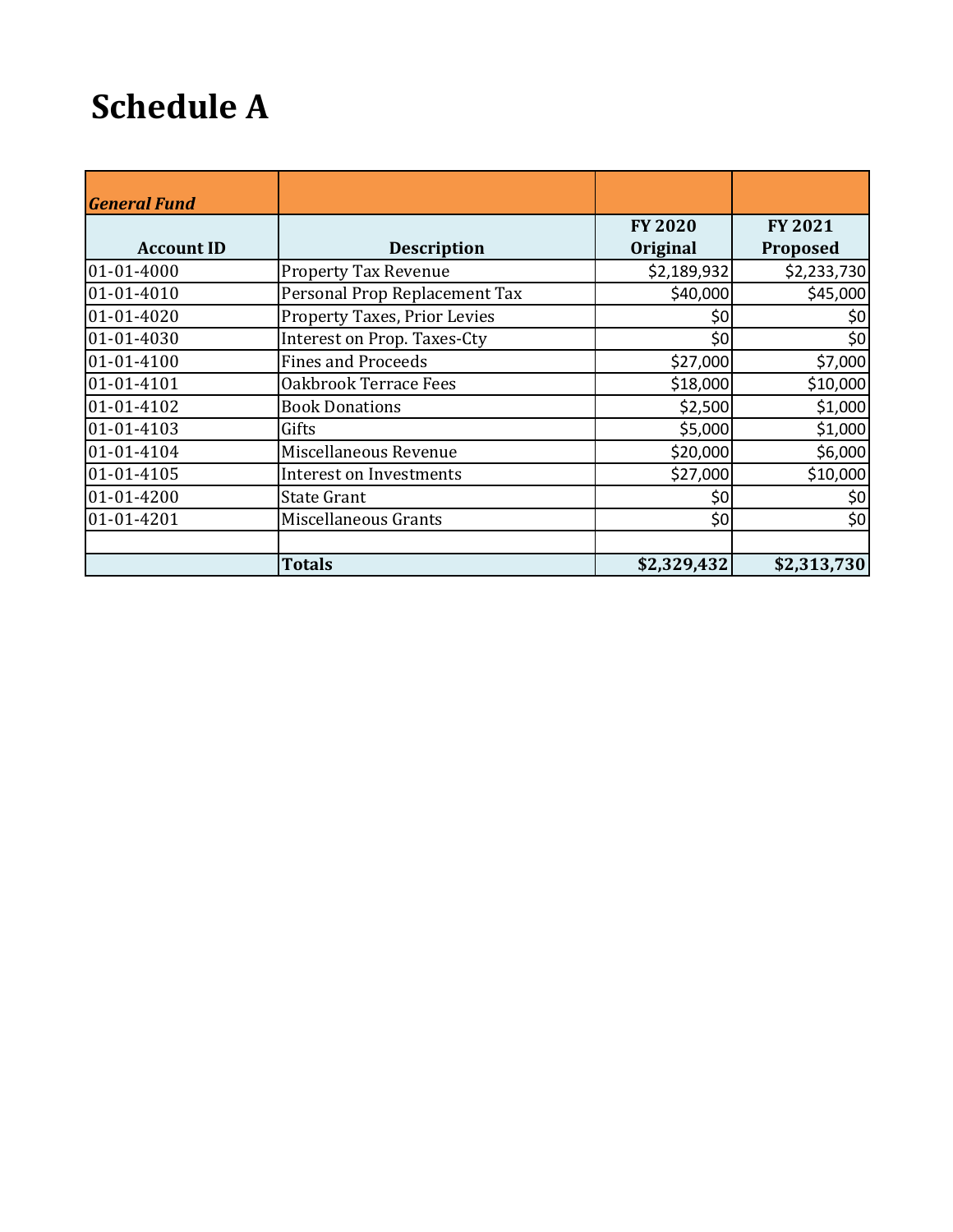| <b>Building, Equipment, Maintenance Fund</b> |                                                            |                 |                |
|----------------------------------------------|------------------------------------------------------------|-----------------|----------------|
|                                              |                                                            | <b>FY 2020</b>  | <b>FY 2021</b> |
| <b>Account ID</b>                            | <b>Description</b>                                         | <b>Original</b> | Proposed       |
|                                              |                                                            |                 |                |
| 03-01-4200                                   | <b>Prior Year Reserves (LINC Dissolution/Outreach Van)</b> | \$90,000        | \$90,000       |
|                                              | <b>Totals</b>                                              | \$90,000        | \$90,000       |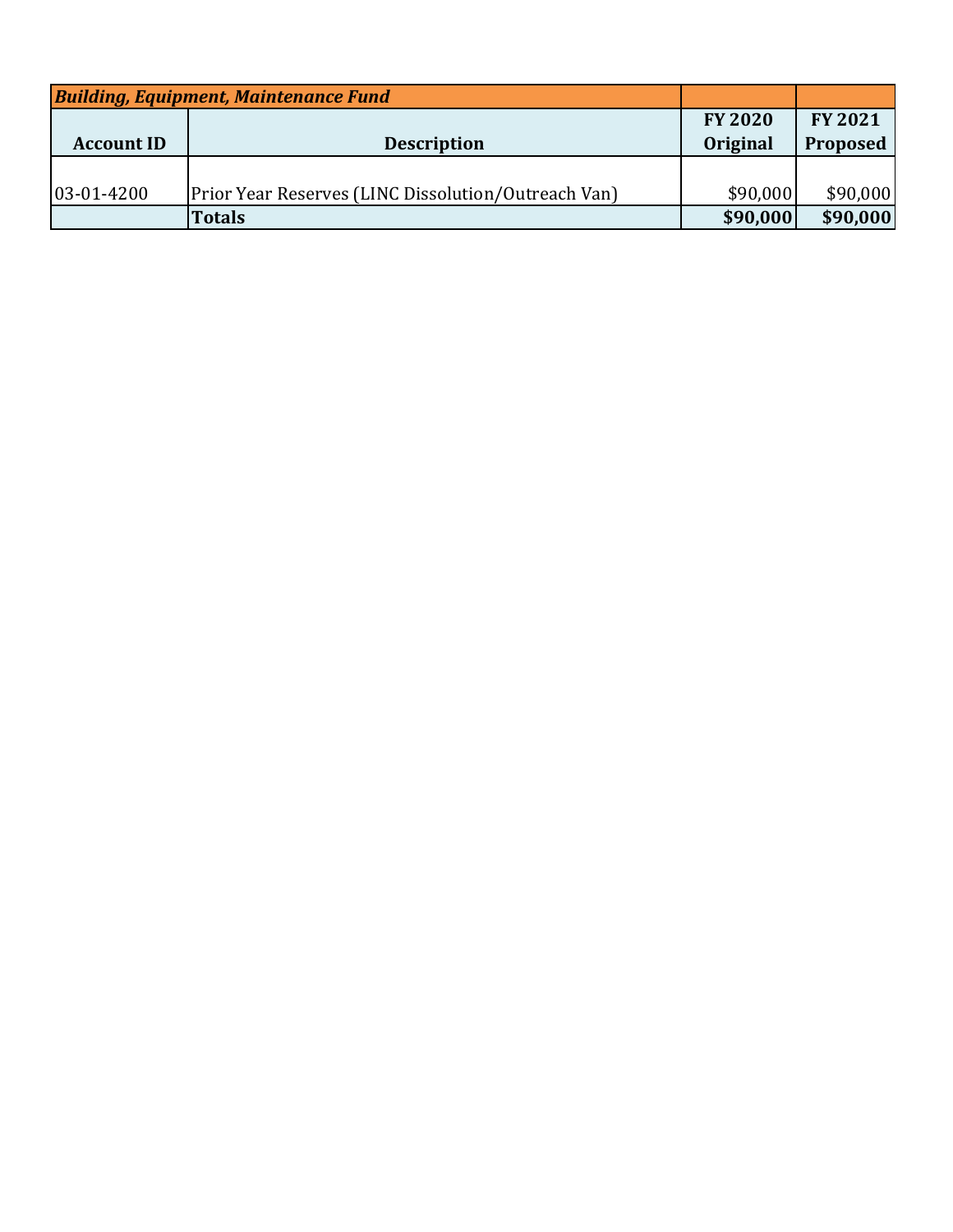| <b>Bond Proceeds Fund</b> |                                |                            |                            |
|---------------------------|--------------------------------|----------------------------|----------------------------|
| <b>Account ID</b>         | <b>Description</b>             | <b>FY 2020</b><br>Original | <b>FY 2021</b><br>Proposed |
| 04-01-4000                | <b>Bond Sale</b>               | \$0                        | \$0                        |
| 04-01-4010                | <b>Bond Sale Premium</b>       | \$0                        | \$0                        |
| 04-01-4105                | Bonds-Interest on Investment   | \$27,000                   | \$250                      |
| 04-01-4200                | <b>Prior Year Fund Balance</b> | \$735,000                  | \$250,000                  |
|                           |                                |                            |                            |
|                           | <b>Totals</b>                  | \$762,000                  | \$250,250                  |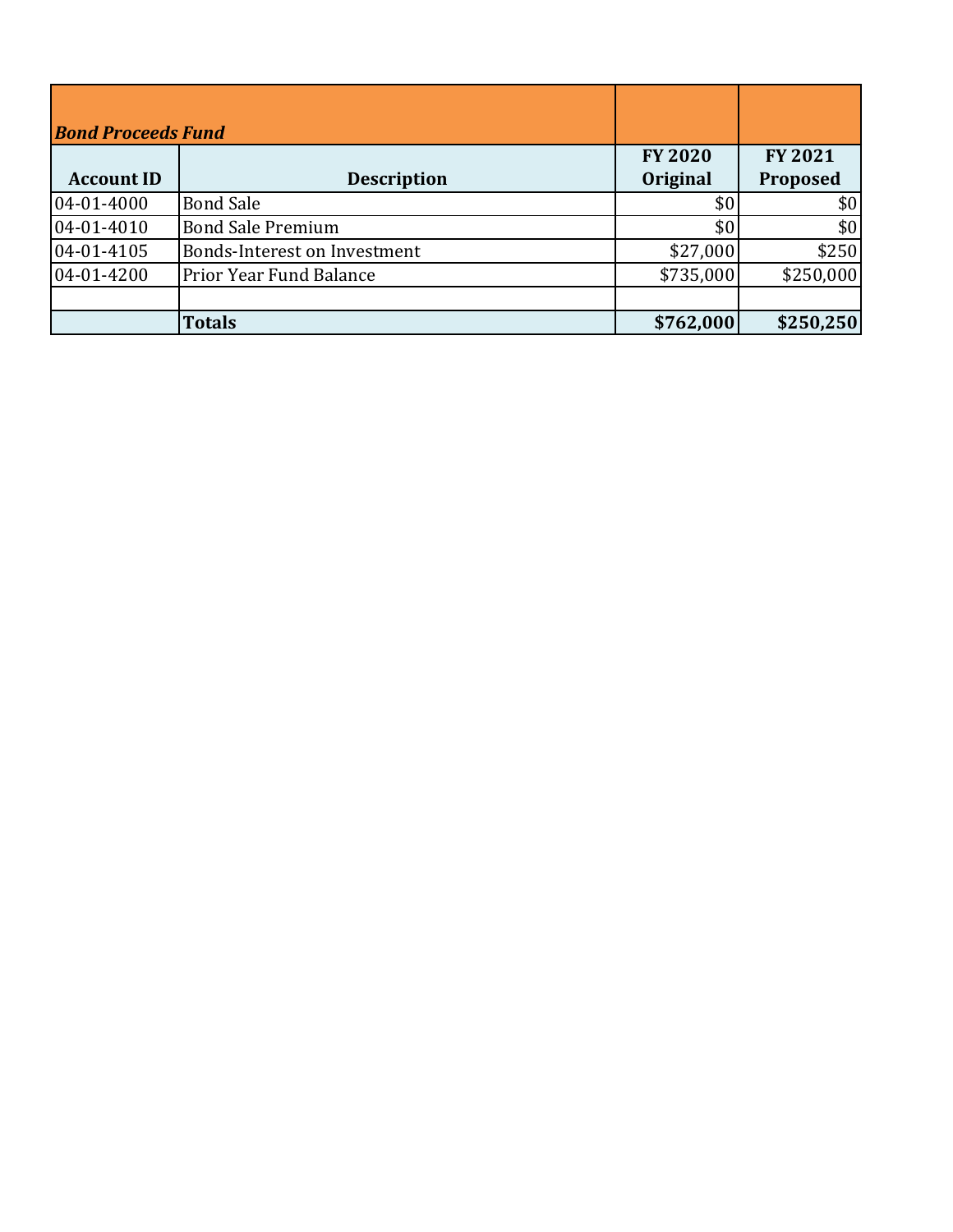| <b>Debt Service Fund</b> |                                               |                            |                            |
|--------------------------|-----------------------------------------------|----------------------------|----------------------------|
| <b>Account ID</b>        | <b>Description</b>                            | <b>FY 2020</b><br>Original | <b>FY 2021</b><br>Proposed |
| 05-00-5001               | Transfer in from Bond Proceeds Fund (Premium) | \$784,751                  | \$153,578                  |
| 05-01-4000               | <b>Property Tax Revenue</b>                   | \$53,499                   | \$678,272                  |
| 05-01-4030               | <b>Interest on Property Taxes-County</b>      | \$50                       | \$50                       |
| 05-01-4105               | Interest on Investment                        | \$950                      | \$850                      |
|                          | <b>Totals</b>                                 | \$839,250                  | \$832,750                  |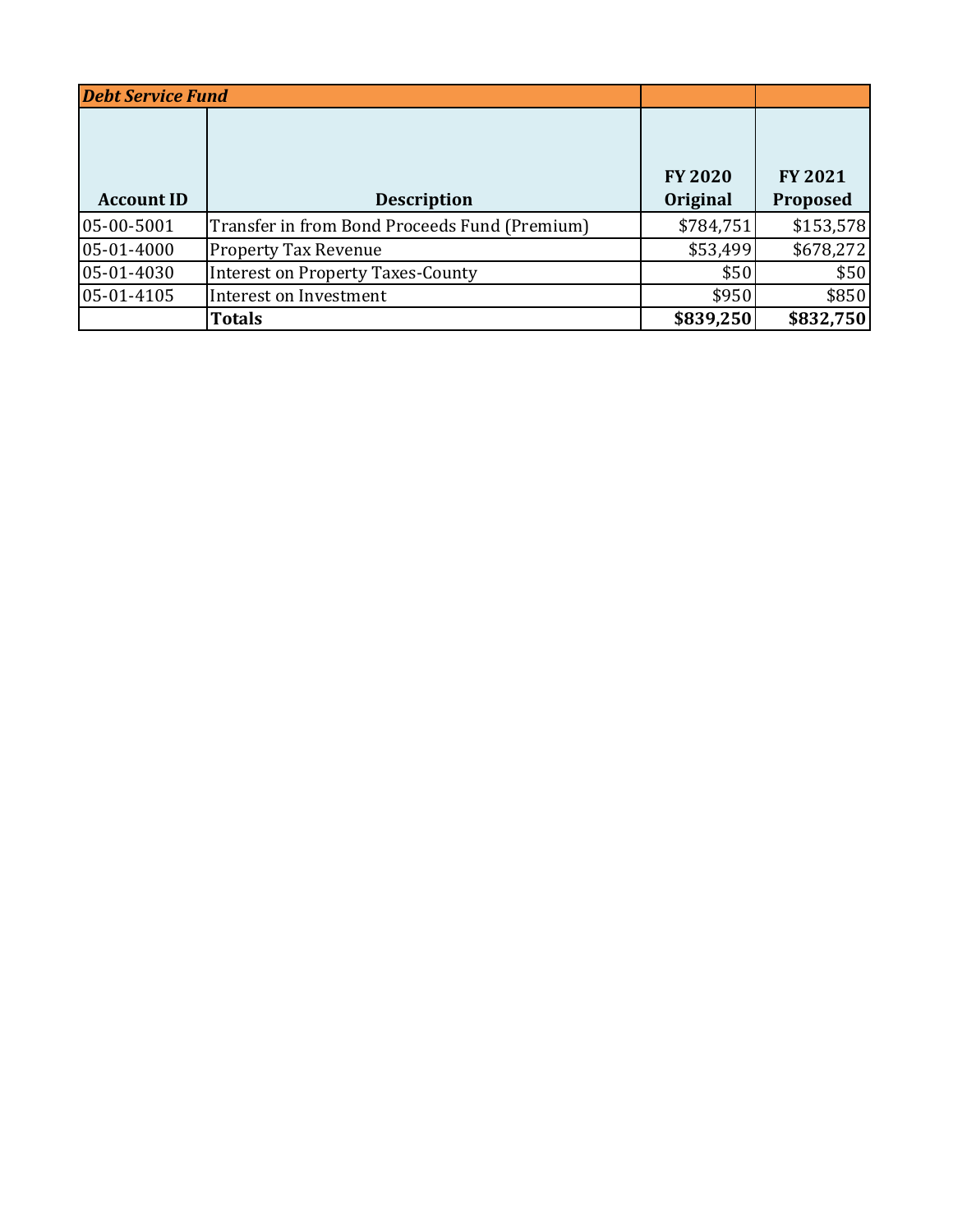## **Schedule B**

| <b>General Fund</b> |                                          |                |                |
|---------------------|------------------------------------------|----------------|----------------|
|                     |                                          | <b>FY 2020</b> | <b>FY 2021</b> |
| <b>Account ID</b>   | <b>Description</b>                       | Original       | Proposed       |
| <b>SALARIES</b>     |                                          |                |                |
| 01-01-5000          | <b>Full Time</b>                         | \$736,000      | \$737,900      |
|                     | (includes \$20,000 compensated absences) |                |                |
| 01-01-5010          | Part Time                                | \$452,000      | \$439,000      |
|                     | (includes \$10,343 replacement/outreach) |                |                |
|                     | <b>SALARIES TOTAL</b>                    | \$1,188,000    | \$1,176,900    |
| <b>BENEFITS</b>     |                                          |                |                |
| 01-01-5020          | <b>Employee Benefits</b>                 | \$140,200      | \$156,400      |
| 01-01-5030          | <b>IMRF Employer Contributions</b>       | \$122,700      | \$126,400      |
| 01-01-5040          | <b>FICA</b>                              | \$73,700       | \$73,000       |
| 01-01-5041          | Medicare                                 | \$17,300       | \$17,100       |
|                     |                                          |                |                |
|                     | <b>BENEFITS TOTAL</b>                    | \$353,900      | \$372,900      |
| <b>STAFF</b>        |                                          |                |                |
| 01-01-5042          | Dues and Publications-Staff              | \$4,100        | \$3,100        |
| 01-01-5043          | <b>Employee Education</b>                | \$8,000        | \$7,000        |
| 01-01-5044          | In-service Activities-Staff              | \$2,200        | \$2,200        |
| 01-01-5045          | <b>Staff Recognition</b>                 | \$1,200        | \$1,200        |
| 01-01-5046          | <b>Background Checks</b>                 | \$200          | \$200          |
|                     |                                          |                |                |
|                     | <b>STAFF TOTAL</b>                       | \$15,700       | \$13,700       |
| <b>TRUSTEES</b>     |                                          |                |                |
| 01-01-5050          | <b>Dues and Publications-Trustees</b>    | \$525          | \$525          |
| 01-01-5051          | <b>Trustee Education</b>                 | \$525          | \$525          |
| 01-01-5052          | <b>In-service Activities-Trustees</b>    | \$300          | \$300          |
|                     |                                          |                |                |
|                     | <b>TRUSTEES TOTAL</b>                    | \$1,350        | \$1,350        |
| <b>CONTRACTUAL</b>  |                                          |                |                |
| 01-01-5100          | Other Insurance                          | \$35,000       | \$37,100       |
| 01-01-5101          | <b>Automation-SWAN</b>                   | \$35,762       | \$40,000       |
| 01-01-5102          | Rental/Lease                             | \$5,100        | \$2,500        |
| 01-01-5103          | <b>Automation Services</b>               | \$11,000       | \$8,000        |
| 01-01-5104          | <b>OCLC</b>                              | \$100          | \$100          |
| 01-01-5105          | <b>Broadband Services</b>                | \$5,500        | \$8,000        |
| 01-01-5120          | <b>Accounting Services</b>               | \$24,700       | \$24,800       |
| 01-01-5121          | <b>Legal Services</b>                    | \$8,000        | \$6,000        |
| 01-01-5122          | <b>Professional Services</b>             | \$3,800        | \$1,000        |
| 01-01-5123          | <b>Audit Services</b>                    | \$5,500        | \$5,500        |
| 01-01-5124          | <b>Printing Services</b>                 | \$14,000       | \$12,000       |
| 01-01-5125          | <b>Technology Services</b>               | \$3,500        | \$3,000        |
|                     |                                          |                |                |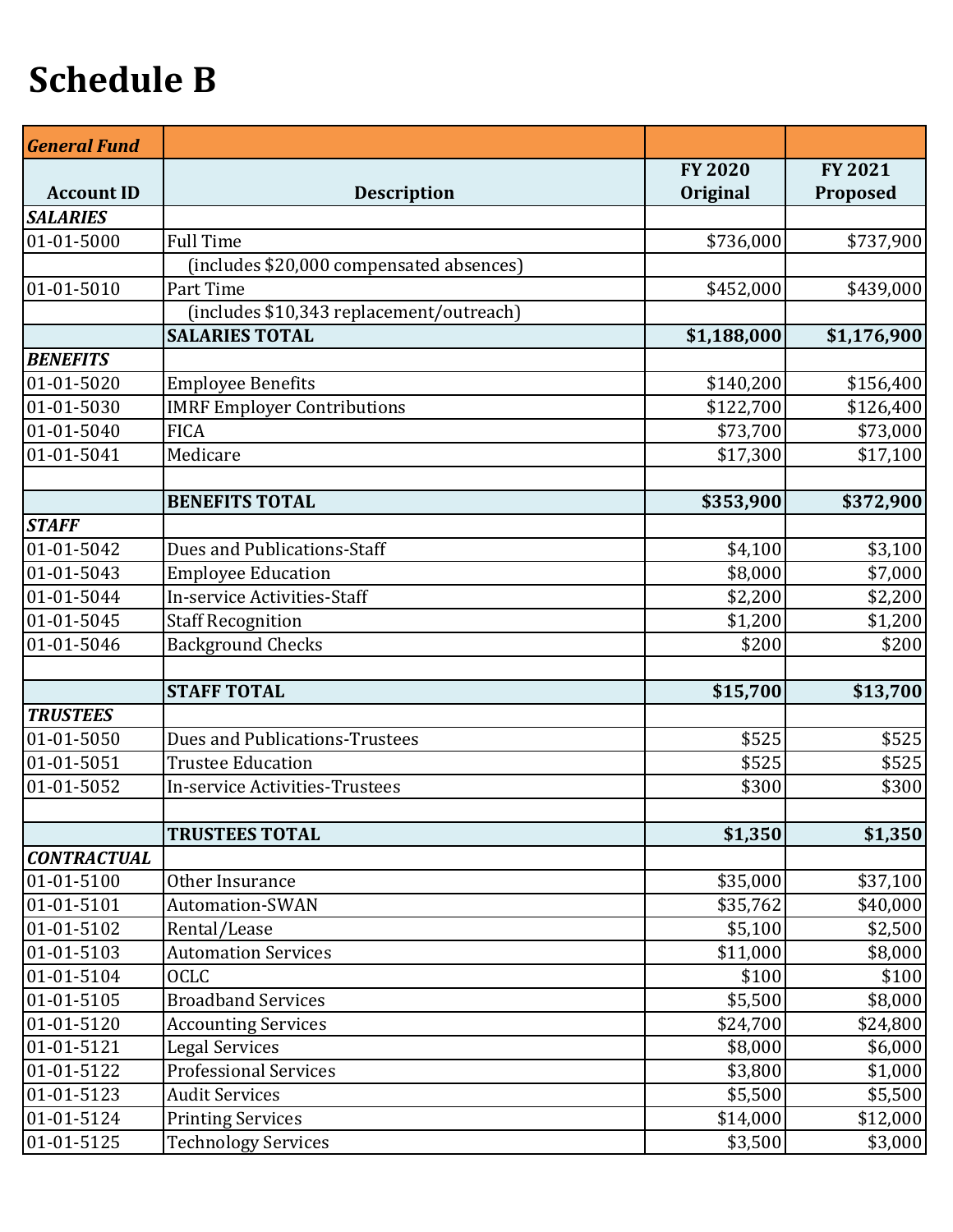| <b>General Fund</b>                |                                                      |                |                |
|------------------------------------|------------------------------------------------------|----------------|----------------|
|                                    |                                                      | <b>FY 2020</b> | <b>FY 2021</b> |
| <b>Account ID</b>                  | <b>Description</b>                                   | Original       | Proposed       |
|                                    |                                                      |                |                |
|                                    | <b>CONTRACTUAL SERVICES</b>                          | \$151,962      | \$148,000      |
| <b>COMMODITIES</b>                 |                                                      |                |                |
| 01-01-5130                         | <b>Office Supplies</b>                               | \$18,500       | \$17,000       |
| 01-01-5131                         | Postage                                              | \$9,000        | \$9,000        |
| 01-01-5132                         | <b>Collection Agency</b>                             | \$1,200        | \$1,200        |
| 01-01-5133                         | <b>Bank Service Fees</b>                             | \$1,500        | \$1,500        |
|                                    |                                                      |                |                |
|                                    | <b>COMMODITIES TOTAL</b>                             | \$30,200       | \$28,700       |
| <b>COMMUNITY RELATIONS</b>         |                                                      |                |                |
| 01-01-5140                         | <b>Community Information</b>                         | \$10,000       | \$10,000       |
| 01-01-5143                         | <b>Outreach Collections</b>                          | \$500          | \$250          |
| 01-01-5145                         | Outreach Van (Maintenance and gas)                   | \$4,500        | \$2,250        |
|                                    |                                                      |                |                |
|                                    | <b>COMMUNITY RELATIONS TOTAL</b>                     | \$15,000       | \$12,500       |
| <b>UTILITIES</b>                   |                                                      |                |                |
| 01-01-5201                         | Utility-Gas                                          | \$10,000       | \$8,000        |
| 01-01-5202                         | Telephone                                            | \$7,000        | \$9,000        |
| 01-01-5203                         | Disposal                                             | \$0            | \$0            |
| 01-01-5204                         | <b>Water and Sewer Service</b>                       | \$3,000        | \$3,000        |
|                                    | <b>UTILITIES TOTAL</b>                               |                | \$20,000       |
| <b>BUILDINGS &amp; CONTINGENCY</b> |                                                      | \$20,000       |                |
| 01-01-5221                         | <b>Custodial Supplies</b>                            | \$8,000        | \$7,000        |
| 01-01-5222                         | <b>Building &amp; Maint Supplies</b>                 | \$5,000        | \$4,500        |
| 01-01-5230                         | <b>Cleaning Service</b>                              | \$50,000       | \$48,000       |
| 01-01-5231                         | Floors & Carpet Cleaning                             | \$2,500        | \$2,500        |
| 01-01-5232                         | <b>Window Washing</b>                                | \$2,000        | \$2,000        |
| 01-01-5233                         | Heating & AC Maintenance                             | \$14,000       | \$12,000       |
| 01-01-5234                         | <b>Elevator Maintenance</b>                          | \$5,000        | \$2,500        |
| 01-01-5235                         | Security Maintenance (detectors, alarms, sprinklers) | \$12,000       | \$9,000        |
| 01-01-5236                         | Maintenance of Equipment                             | \$10,500       | \$10,500       |
| 01-01-5237                         | Landscaping/Snow Removal Maintenance                 | \$2,000        | \$9,000        |
| 01-01-5238                         | <b>Backflow Maintenance</b>                          | \$2,000        | \$1,000        |
| 01-01-5239                         | Roof Inspection and Maintenance                      | \$2,000        | \$1,000        |
| 01-01-5240                         | <b>Building &amp; Grounds Maintenance</b>            | \$102,514      | \$96,224       |
| 01-01-5270                         | Lost Item Reimbursement                              | \$1,000        | \$1,000        |
| 01-01-5280                         | Mileage                                              | \$1,800        | \$1,500        |
| 01-01-5281                         | <b>Notary Commissions</b>                            | \$256          | \$256          |
| 01-01-5285                         | <b>Summer Reading Events</b>                         | \$1,500        | \$1,200        |
|                                    |                                                      |                |                |
|                                    | <b>BUILDINGS &amp; CONTINGENCY</b>                   | \$222,070      | \$209,180      |
| <b>NON-CAPITAL OUTLAY</b>          |                                                      |                |                |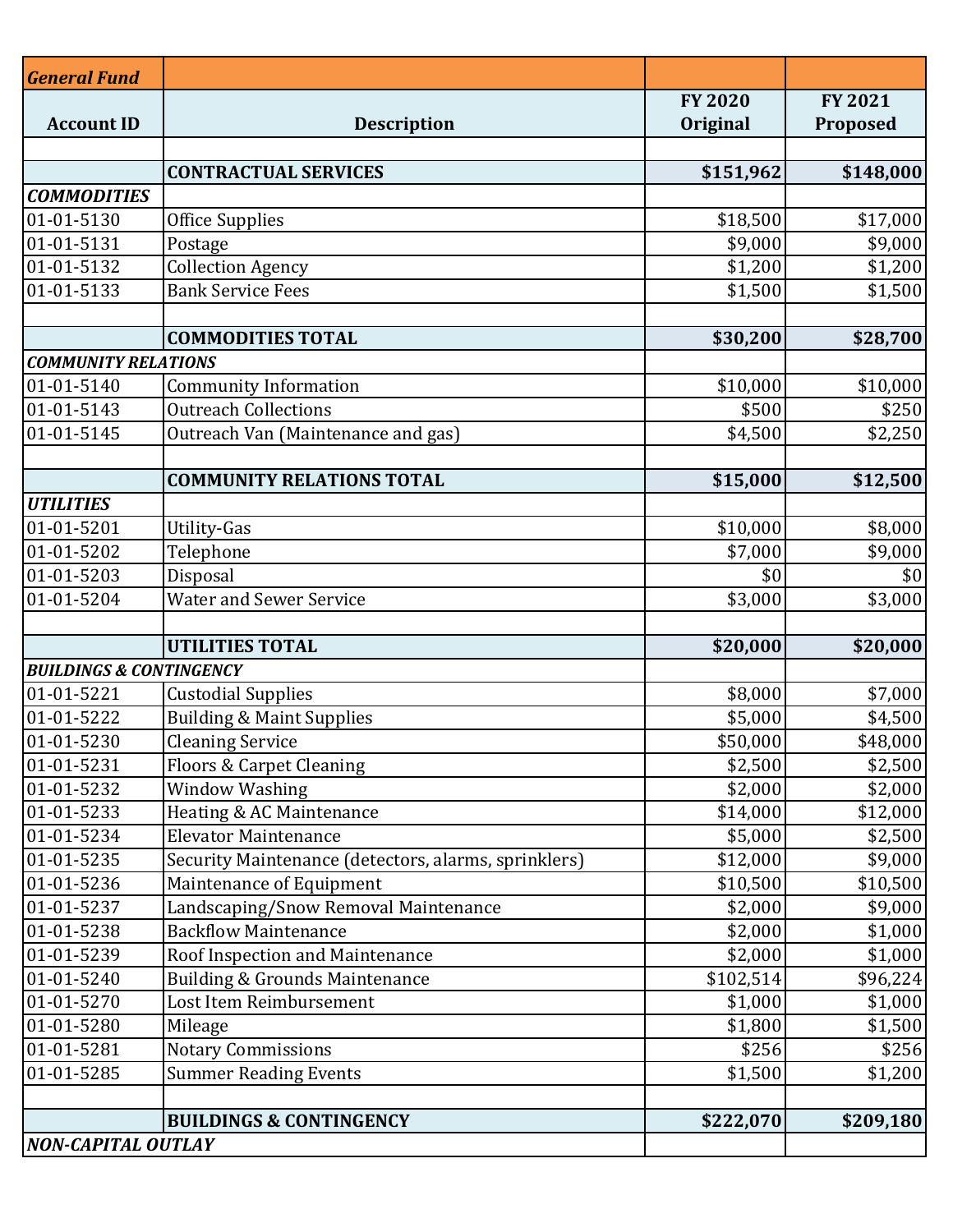| <b>General Fund</b> |                             |                |                |
|---------------------|-----------------------------|----------------|----------------|
|                     |                             | <b>FY 2020</b> | <b>FY 2021</b> |
| <b>Account ID</b>   | <b>Description</b>          | Original       | Proposed       |
| 01-02-5500          | <b>PCs/Memory Upgrades</b>  | \$18,000       | \$18,000       |
| 01-02-5510          | Furniture & Other Equipment | \$6,250        | \$5,000        |
| 01-02-5520          | Software Upgrades           | \$3,000        | \$9,000        |
| 01-02-5530          | Hardware Replacement        | \$6,000        | \$3,000        |
| 01-02-5540          | Cabling/Wireless Solutions  | \$1,000        | \$500          |
| 01-02-5550          | Server Upgrades             | \$6,000        | \$7,000        |
|                     |                             |                |                |
|                     | <b>NON-CAPITAL OUTLAY</b>   | \$40,250       | \$42,500       |
| <b>YOUTH</b>        |                             |                |                |
| 01-04-5300          | A/V Materials-Youth         | \$10,500       | \$10,500       |
| 01-04-5310          | Books-Youth                 | \$49,000       | \$49,000       |
| 01-04-5320          | Electronic Reference-Youth  | \$6,500        | \$6,500        |
| 01-04-5330          | E-titles-Youth              | \$2,000        | \$2,000        |
| 01-04-5340          | Periodicals-Youth           | \$1,100        | \$1,100        |
| 01-04-5350          | Reference Materials-Youth   | \$1,300        | \$1,300        |
| 01-04-5400          | Programs-Youth              | \$8,000        | \$8,000        |
| 01-04-5410          | Program Supplies-Youth      | \$4,000        | \$4,000        |
|                     |                             |                |                |
|                     | YOUTH TOTAL                 | \$82,400       | \$82,400       |
| <b>ADULT</b>        |                             |                |                |
| 01-05-5300          | A/V Materials-Adult         | \$23,000       | \$23,000       |
| 01-05-5310          | Books-Adult                 | \$62,000       | \$62,000       |
| 01-05-5311          | <b>Books-HS</b>             | \$2,000        | \$2,000        |
| 01-05-5312          | <b>Books-Professional</b>   | \$500          | \$500          |
| 01-05-5320          | Electronic Reference-Adult  | \$65,000       | \$65,000       |
| 01-05-5330          | E-Titles-Adult              | \$22,000       | \$22,000       |
| 01-05-5340          | Periodicals-Adult           | \$9,000        | \$9,000        |
| 01-05-5341          | Periodicals-Professional    | \$4,000        | \$4,000        |
| 01-05-5350          | Reference Materials-Adult   | \$5,500        | \$5,500        |
| 01-05-5400          | Programs-Adult              | \$15,000       | \$12,000       |
| 01-05-5410          | Program Supplies-Adult      | \$600          | \$600          |
|                     |                             |                |                |
|                     | <b>ADULT TOTAL</b>          | \$208,600      | \$205,600      |
|                     |                             |                |                |
|                     |                             |                |                |
|                     | <b>TOTALS</b>               | \$2,329,432    | \$2,313,730    |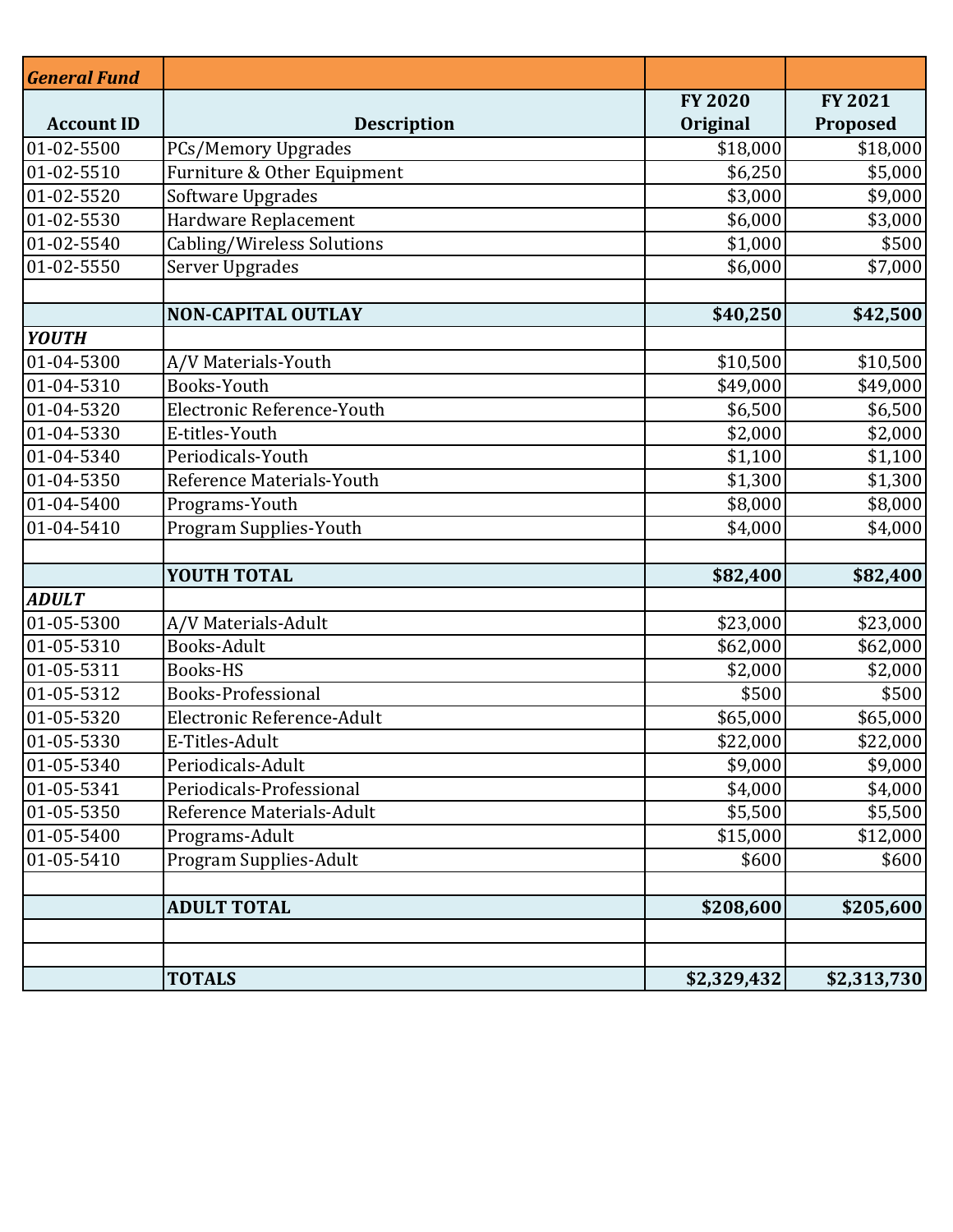| <b>Building, Equipment, Maintenance Fund</b> |                    |                            |                            |
|----------------------------------------------|--------------------|----------------------------|----------------------------|
| <b>Account ID</b>                            | <b>Description</b> | <b>FY 2020</b><br>Original | <b>FY 2021</b><br>Proposed |
|                                              |                    |                            |                            |
| 03-01-5201                                   | Outreach Van       | \$90,000                   | \$90,000                   |
|                                              | <b>Totals</b>      | \$90,000                   | \$90,000                   |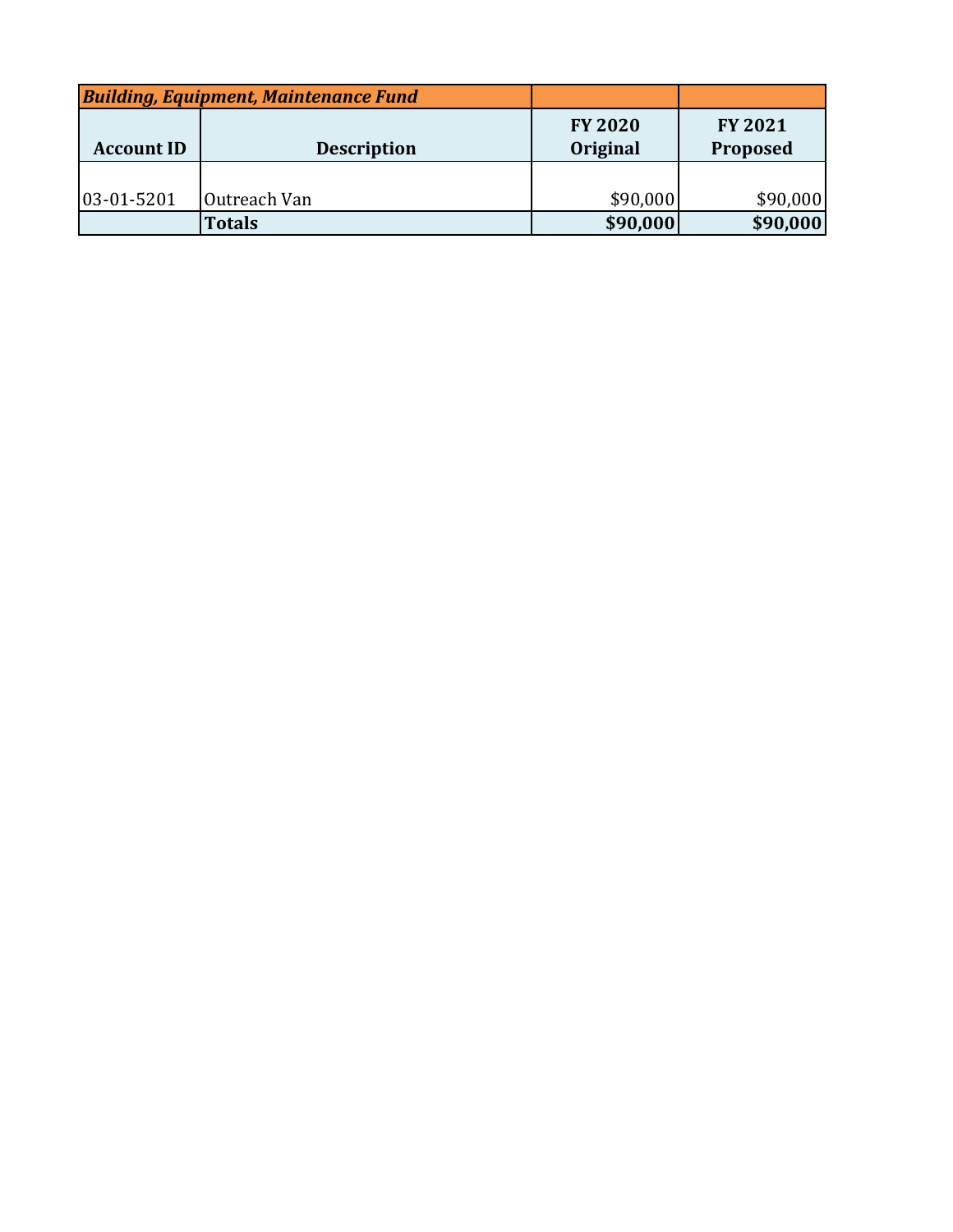| <b>Bond Proceeds Fund</b> |                                |                            |                            |
|---------------------------|--------------------------------|----------------------------|----------------------------|
| <b>Account ID</b>         | <b>Description</b>             | <b>FY 2020</b><br>Proposed | <b>FY 2021</b><br>Proposed |
| 04-01-5000                | <b>Other Bldg Construction</b> | \$375,000                  | \$0                        |
| 04-01-5010                | <b>Bond Costs</b>              | \$0                        | \$0                        |
| 04-01-5020                | Development/Testing            | \$0                        | \$0                        |
| 04-01-5030                | <b>Architect's Fees</b>        | \$0                        | \$0                        |
| 04-01-5035                | <b>Other Professional Fees</b> | \$0                        | \$0                        |
| 04-01-5036                | <b>Utilities</b>               | \$0                        | \$0                        |
| 04-01-5037                | Permits                        | \$0                        | \$0                        |
| 04-01-5038                | Abatement                      | \$0                        | \$0                        |
| 04-01-5039                | Legal/Administrative           | \$2,000                    | \$0                        |
| 04-01-5040                | Equipment/Furniture            | \$260,000                  | \$0                        |
| 04-01-5050                | <b>Owner Cost</b>              | \$25,000                   | \$250,250                  |
| 04-01-5060                | Contingencies                  | \$100,000                  | \$0                        |
|                           |                                |                            |                            |
|                           | <b>Totals</b>                  | \$762,000                  | \$250,250                  |